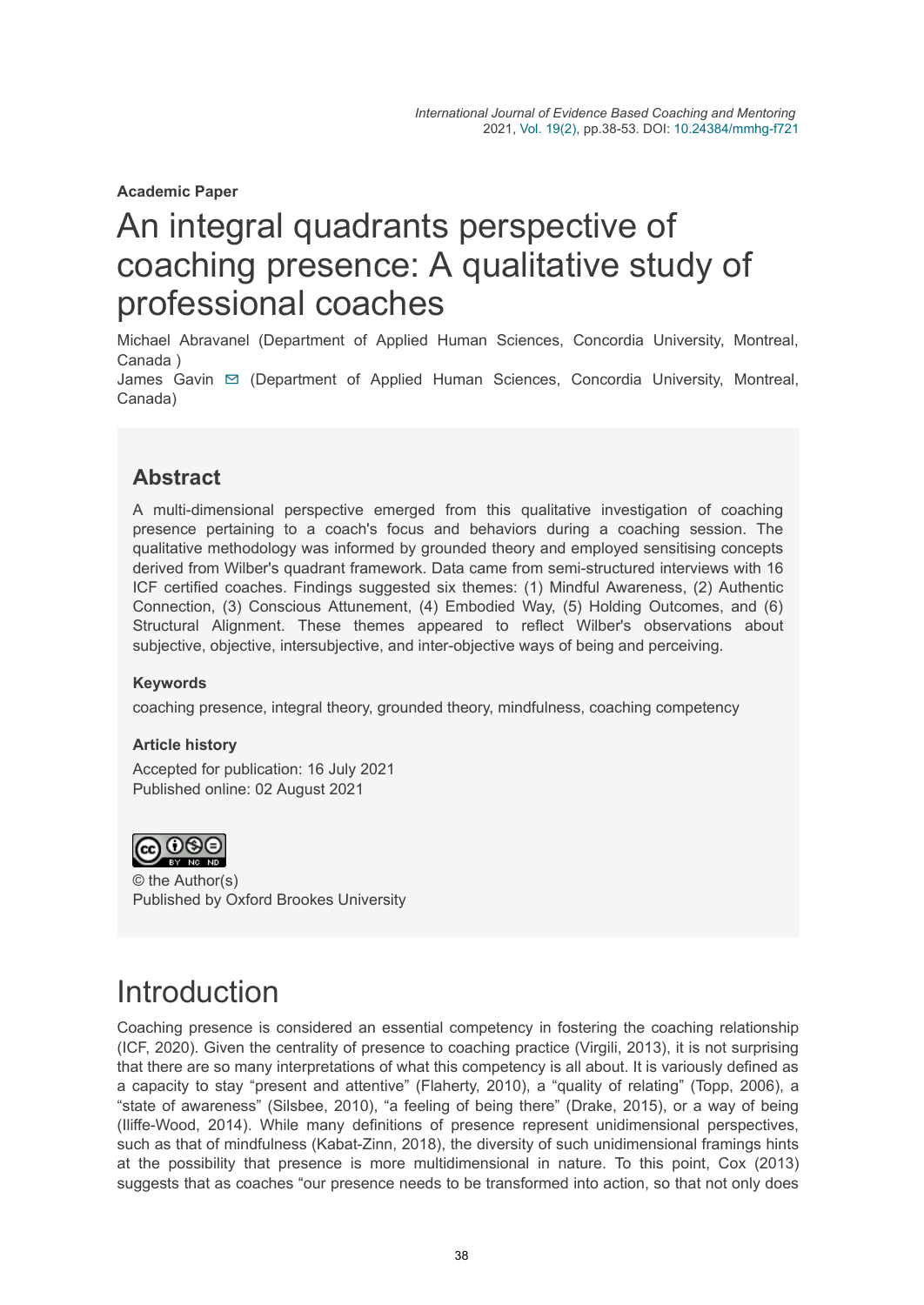it encompass our mindfulness, but it also involves interaction with the client, the coaching alliance and the setting of the coaching" (p. 134).

# **Background**

It is useful to briefly review this construct's background, along with research pertinent to its definition and relevance. Tracing coaching's focus on presence to earlier traditions takes us back to the Eastern philosophical roots of Taoism and Buddhism. Though ancient Buddhist texts reference a "fully awakened" state of mindfulness (Wallis, 2004, p. 40), the concept of wu wei in the Taoist tradition offers a sense of mindful action representing more than a state of contemplation (Smith, 1991; Xing & Sims, 2011). Philosophical traditions also seem to have influenced current framing of this construct, with the works of Martin Buber (2004; Kohanski, 1975) and his contemporary, Martin Heidegger (1962), providing useful perspectives.

Not surprisingly, the field of psychology has long expressed interest in the construct of presence (Colisimo & Pos, 2015; Erskine, 2015; Hycner, 1993; Rogers, 1951; Wampold, 2015). In a definition by Schneider (2015), therapeutic presence was understood to be "a complex mix of appreciative openness, concerted engagement, support, and expressiveness" (p.304). It is relatively easy to see a multidimensional understanding of presence in this definition. Geller and Greenberg (Geller, 2001, 2013; Geller & Greenberg, 2002, 2012; Geller, Greenberg & Watson, 2010) have perhaps done the most in recent years to advance understanding of therapeutic presence, describing it as "the state of having one's whole self in the encounter with a client by being completely in the moment on a multiplicity of levels – physically, emotionally, cognitively, and spiritually" (Geller & Greenberg, 2002, p. 7). These authors also identify three aspects of presence including an openness to the client, inward attentiveness, and an externalised connection with the client. Again, we might see multidimensionality in this perspective. A more thorough review of the presence construct reveals other threads relating to how presence is framed within professional coaching; these include concepts of flow (Csikszentmihalyi, 2008), presencing (Otto Scharmer, 2016; Senge et al., 2004), 'self as instrument' (Burke, 1982; Kennedy, 2013), and social presence (Biocca et al., 2003; Hayashi, 2021).

## **Coaching research**

Beyond the numerous coaching definitions of presence, there is a small body of research that can be divided into three categories: presence of the coach, presence of the client, and presence between coach and client. Our review suggests that the majority of research focuses on the presence of the client (Collard & Walsh, 2008; Drake, 2015; Linger, 2016; Spence et al., 2008; Thurlings et al., 2014; Topp, 2006). Only a few studies examined presence or related concepts from the perspective of coaches, while one (Noon, 2018) investigated both coaches' and clients' perspectives. Braham's (2005) heuristic research explored mindfulness in coaching from the perspective of executive coaches, while McBride's (2014) dissertation examined how coaches experience the flow state. Another dissertation by Kennedy (2013) focused on ways in which development impacts coaches' use of 'self as instrument.' Noon's (2018) research moved beyond a singular dimension of dimension of presence to a more multi-dimensional view emerging from the perspectives of both coaches and clients.

### **Toward a multidimensional model**

Given the different ways in which presence has been conceptualised and studied, it seems worthwhile to further explore presence as a multidimensional construct. To guide our thinking about multidimensionality, we chose integral theory as a way to appreciate what the dimensionality of presence might resemble (Wilber, 2006, 2016). According to Esbjörn-Hargens (2010), "one of the reasons that integral theory is so useful is that it embraces the complexity of reality in ways few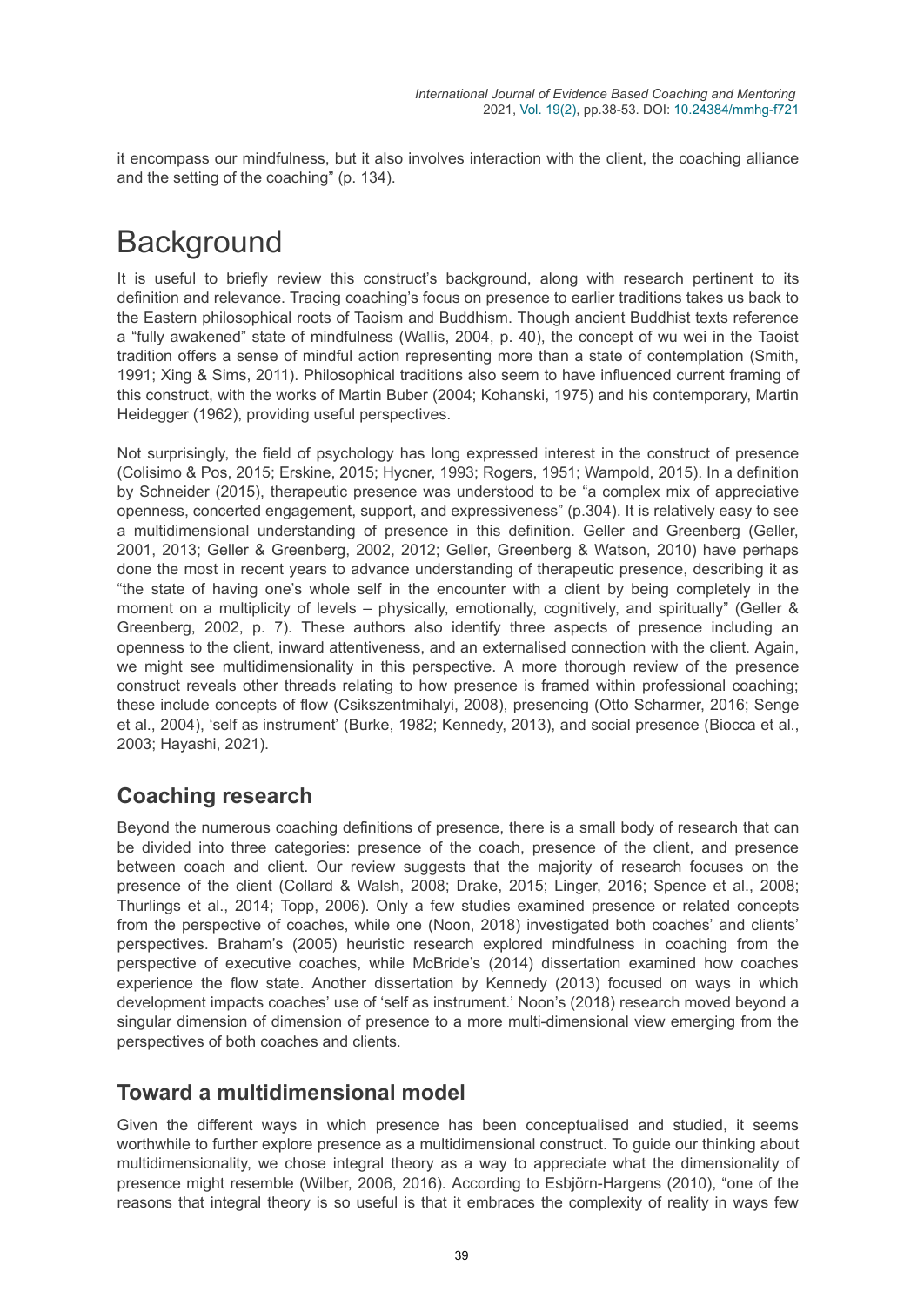other frameworks or models do" (p. 37). Central to integral theory is the quadrant model, which influenced Kennedy's (2013) study of integral coaches' use of 'self as instrument,' and Noon's (2018) development of the C2 model of coaching presence. As well, Bachkirova, Cox and Clutterbuck (2018) relied on the quadrant model for the identification of their four dimensions of coaching.

Briefly, the quadrant model reflects two orthogonal dimensions, with one ranging from individual to collective perspectives and the other identifying subjective/interior or objective/exterior perspectives, and thus yielding four quadrants: The "I" (the inside of the individual) quadrant, the "IT" (the outside of the individual) quadrant, the "WE" (the inside of the collective) quadrant, and the "ITS" (the outside of the collective) quadrant (Wilber, 2000, 2006, 2016). Quadrants provide four foundational perspectives through which any given phenomenon can be viewed:

#### **"I" Quadrant**

The focus of the "I" quadrant is internal experience and subjective interpretations of feelings, thoughts, and sensations (Divine, 2009; Wilber, 2006). This quadrant provides a lens examining the subjective experience of the coach.

#### **"It" Quadrant**

The "IT" quadrant corresponds to behavioral phenomena (Esbjörn-Hargens, 2012; Wilber, 2006). According to Divine (2009), this quadrant emphasises observable parts of our bodies, behavioral actions, as well as concrete task accomplishments. The "IT" quadrant would be sensed in the body, behavior, and observable actions of coaches.

#### **"WE" Quadrant**

This quadrant emphasises the relationship domain, mutual understandings, and shared meaning (Divine, 2009; Wilber, 2006). Coach and client interacting in a relational space during a coaching session pertains to a "WE" perspective of coaching presence.

#### **"ITS" Quadrant**

This quadrant outlines social and systemic phenomena among individuals, including the physical environment, how people get things done, as well as systemic and structural components (Divine, 2009; Esbjörn-Hargens, 2012). How coach and client share objective relational space and navigate structural aspects during a coaching session seem relevant to an "ITS" perspective of coaching presence.

### **The Study**

A reasonable starting place for appreciating what coaching presence represents in the world of coaching practice was thought to be available in the perspectives of experienced practitioners. The exploratory nature of our question suggested a qualitative approach (Creswell & Poth, 2016) that was informed by grounded theory (GT) method (Rupšienė & Pranskuniene,2010; Thornberg, 2012). As Thornberg (2012) comments, "In an informed GT approach, the researcher takes the advantage of pre-existing theories and research findings in the substantive field in a sensitive, creative, and flexible way" (p. 255). Literature is not used to force deductions, rather to serve as a guide through "a set of data sensitising principles" (p.255).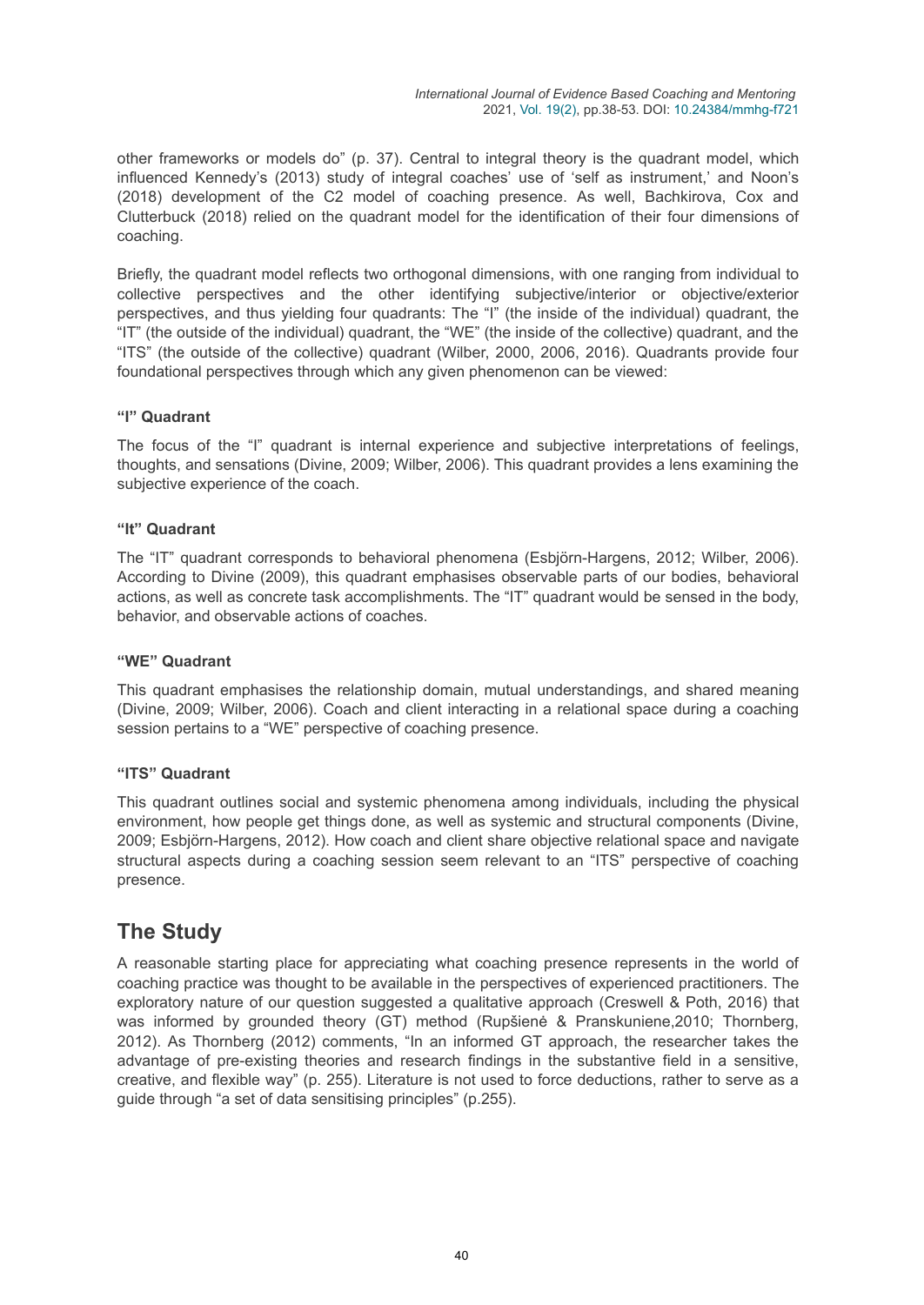# Methodology

Applying a social constructionist lens (Charmaz, 2014) to this qualitative study, guiding questions were formed to surface understanding of coaching presence based on coaches' perspectives. The following research questions guided the study: How is coaching presence understood by experienced coaching practitioners? What are the key features of coaching presence during a coaching session? What is the experience of being present and not being present in a coaching session? In addition, integral theory (Divine, 2009; Wilber, 2006) sensitisers were invoked throughout the interviews to encourage coaches' multidimensional reflections pertaining to individual and collective subjective and objective experiences of presence.

## **Participants**

The research used theoretical sampling (Strauss & Corbin, 1998) so as to identify and select participants with pertinent knowledge and experience related to coaching presence. Participants were selected using an iterative approach: An initial tranche of 9 participants was purposely selected, the data analyzed, and based on this analysis a second tranche of 7 participants was selected to include coaches who were thought to be able to reflect more of an integral perspective of coaching presence (e.g., graduates of the Integral Coaching Canada program).

Data from participants were gathered until the point of theoretical saturation. Applying a criterion of inclusion (Palinkas et al., 2013), eligible participants needed to have met a minimum requirement of having achieved at least the equivalent of the ICF's level of Professional Certified Coach (PCC).

All aspects of the research were reviewed and approved by Concordia University's Human Research Ethics Committee. Participants were recruited from the ICF's research member list, alumni of Integral Coaching Canada and Concordia University's coach certification programs, as well as coaching professionals whose websites had content related to coaching presence. Involvement required that participants engage in an individual interview of approximately 60 minutes as well as providing feedback on their interview transcript. Sixteen participants (13 female, 3 male) participated in the research.

## **Data Collection**

Semi-structured interviews were conducted in person, over the phone or via Skype. The principal author conducted all interviews using an intensive interviewing strategy, described by Charmaz (2014) as a "gently-guided, one-sided conversation that explores research participants' perspective on their personal experience with the research topic" (p. 56). Transcripts of the audio recorded interviews were sent to interviewees so they could review, edit, and clarify it so desired. All requested changes to the transcript were accepted. By the sixteenth interview, a point of theoretical saturation (Charmaz, 2014) was deemed to have been achieved.

## **Data Analysis**

Data analysis adhered to Charmaz's (2014) methods of initial and focused coding, which draws upon foundational grounded theory data analysis procedures (Glaser, 1978; Glaser & Strauss, 1967; Strauss & Corbin, 1990; Urquhart, 2013). Only the final approved interview transcripts were used in data analysis. The principal author transcribed and coded the data, employing a qualitative data analysis software, HyperRESEARCH, throughout the process. Codes were developed inductively to allow for meaningful categories to emerge from the data with the understanding that the codes would change throughout the coding process.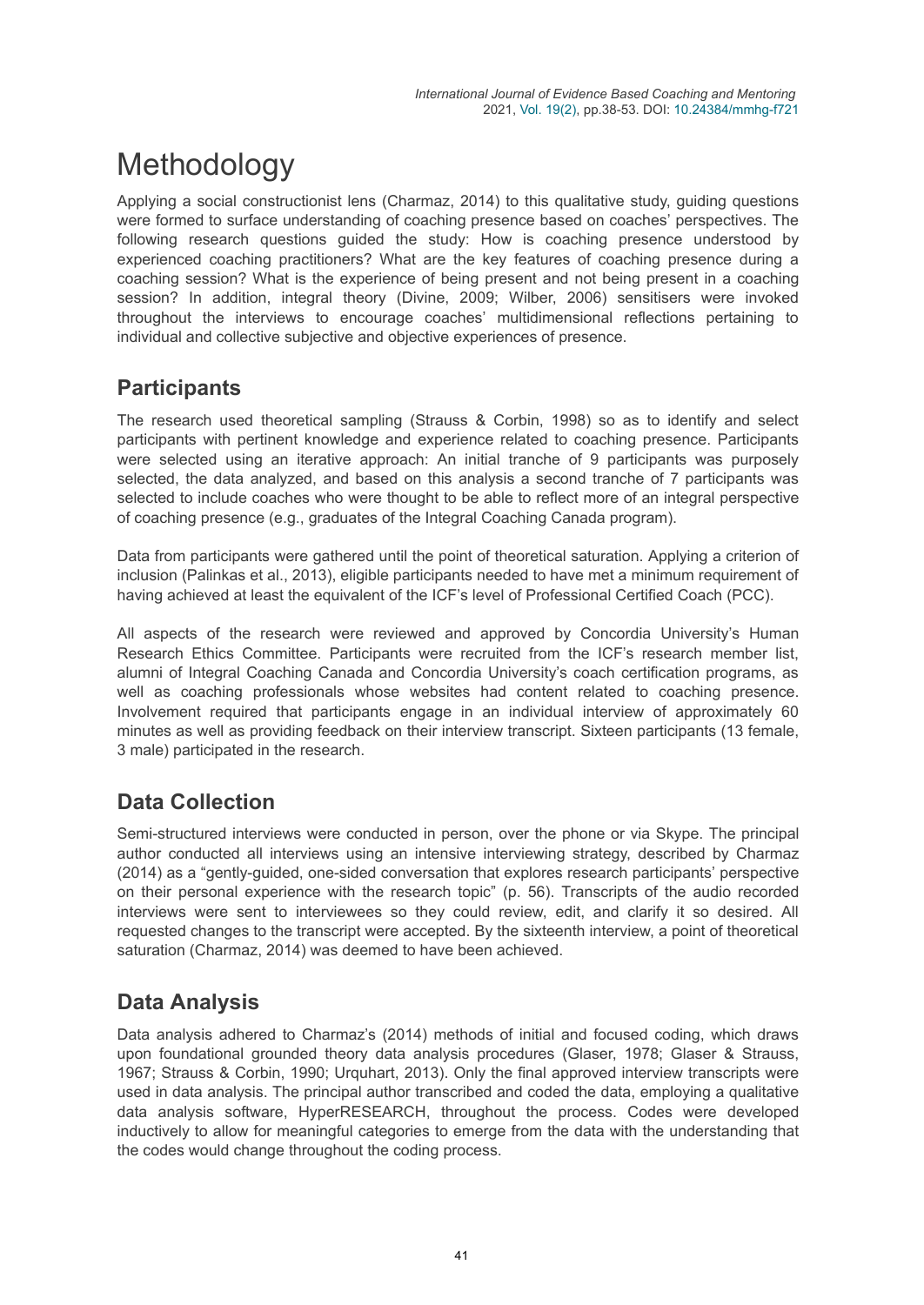#### **Initial and Focused Coding**

Reflecting a qualitative study informed by grounded theory method (Thornberg, 2012; Urquhart, 2013), the researchers employed the procedure of line-by-line coding, which involved naming every line of written data (Glaser, 1978). The initial coding process produced 493 codes. Following initial coding, focused coding raised initial codes to categories. As a sensitising concept, Wilber's (2006) quadrants were applied as starting points to raise some codes to categories. As well, emergent conceptual categories were identified.

#### **Issues of Trustworthiness**

All interviews were transcribed verbatim to enhance reliability. The research also incorporated validation strategies to document accuracy (Creswell & Poth, 2016), along with thick descriptions to help readers make decisions about transferability (Merriam, 1998) in the form of quotations from the interviews.

# Findings

Based on interview data, six themes emerged to reflect coaching presence during a coaching session. Below, each theme is defined and elucidated through key supportive findings. At variance with a grounded theory perspective, themes are ordered based on quantity of data (e.g., mindfulness awareness was discussed by all coaches in detail and is therefore described first), as well as importance (e.g., authentic connection was often described as "essential" for coaching presence). Each theme provides an understanding of an aspect of coaching presence, contextualised within a coaching session.

### **Theme One: Mindful Self-Awareness**

Mindful self-awareness is considered by nearly all coaches interviewed to be the inner foundation for coaching presence during a coaching session. It was defined as follows: *The coach being mindful and self-aware in the role of coach, while accessing inner spaciousness and knowing*. Supportive findings are described under four categories: Mindful realignment to presence, present to coach role, holistic self-awareness, and inner spaciousness and knowing.

#### **Mindful realignment to presence**

Participating coaches acknowledged there are moments during a coaching session when their attention wanders or they become distracted by internal noise. This alone was not considered problematic; as one participant stated, it is not "humanly achievable" to be present all the time. Summarising these distractions, a coach said, "A lack of coaching presence is … getting lost in my own thoughts, perhaps being triggered by something the client said." Another mentioned that not being present happens when "there is something that I haven't been able to clear within myself."

Coaches suggested that when distractions occur, realignment back to presence is necessary; a form of "self-management," "self-correction," or "bringing back" is needed. As a coach explained, "It's all about bringing back … We're going to have days that we're a bit off." Evident in this process is both an acceptance of the process of distraction and a commitment to realign to presence. Realignment to presence was described as a "self-management muscle" whereby, as one coach suggested, "I just need to bring myself back to center."

#### **Present to coach role**

Coaches discussed the importance of consciously showing up in a coach role, often highlighting how coaching is distinct from other helping professions. One coach spoke directly about problems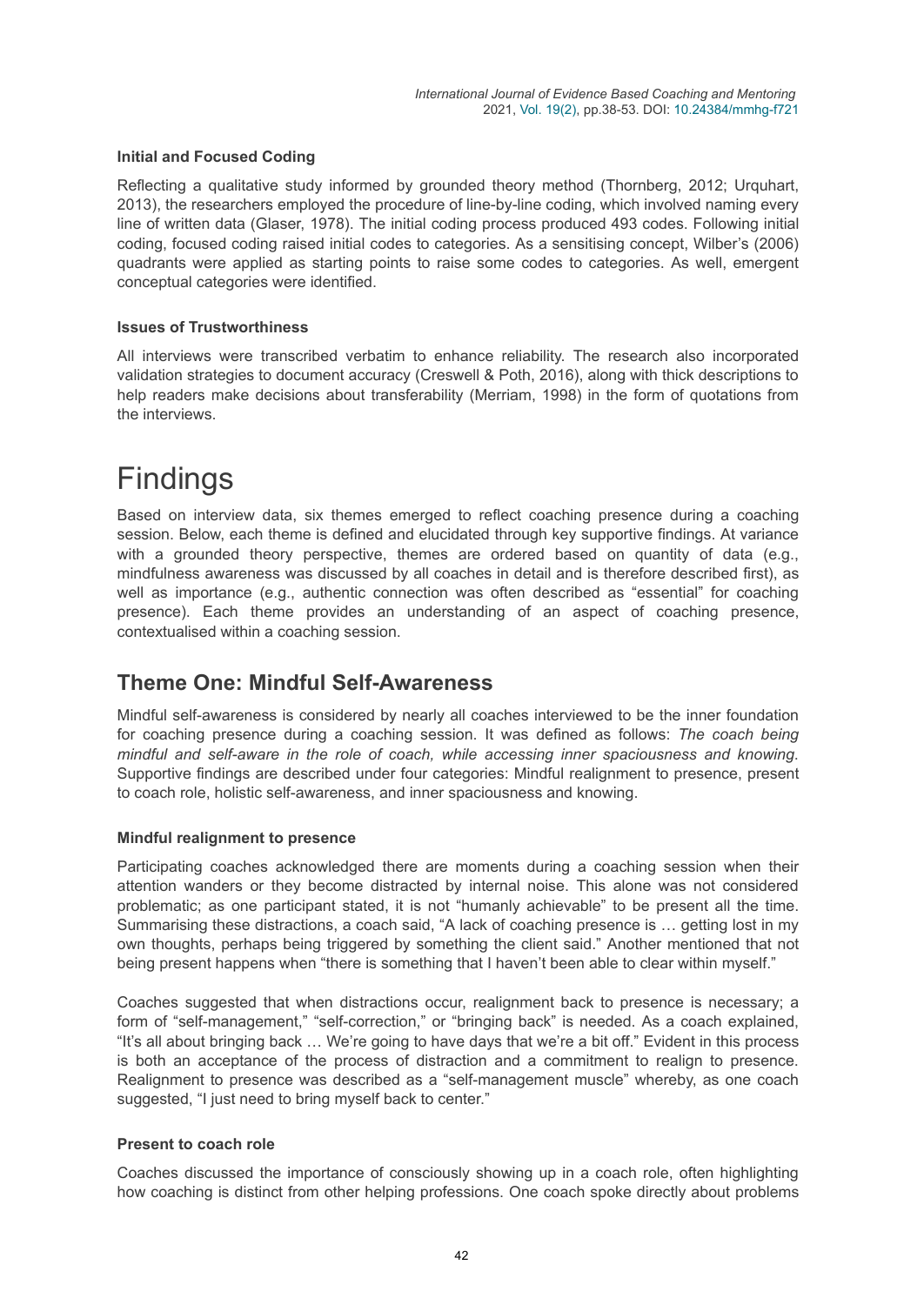arising when coaches move "out of that coaching model" into such other roles as "teaching, consulting, expert, maybe therapy." A perspective framed by one participant is as follows:

*If I'm a coach, I'm not listening to try and fix, or come up with my brilliant ideas. I'm listening in a way to bring greater curiosity to the situation, to help the person be more curious about their own thinking and their own way forward.*

Being unclear on the role of the coach was thought to impede coaching presence.

#### **Holistic self-awareness**

Using various expressions, participants highlighted the importance of showing up to the coaching session with their "whole self," as a "whole person," or simply as a "human being." This included an awareness of oneself, as well as being "open and aware of what's arising in the moment . . . with myself." One coach shared the importance of being present to one's "head, heart, and body. What am I seeing? What am I feeling? What am I intuiting?"

Coaches identified a number of ways in which awareness can be constricted: "lack of selfawareness," "lack of emotional intelligence," "putting what the client says through my own filter," "my history," "my judgments," "my emotional reactivity," "my biases," and "my belief systems." One participant described the importance of "subtracting and clearing in order to experience a higher level of awareness and openness."

#### **Inner spaciousness and knowing**

Coaches remarked about being "calm and patient," as well as offering a sense of "spaciousness," "stillness," and "allowing." As expressed by one participant, "being in the present is indicated by spaciousness, being silent, being quiet, really allowing." Spaciousness was distinguished from being internally agitated; coaches described challenges to presence with words such as "agitation," "nervousness," "lack of trust," "fear," and "stress. Another coach remarked that presence "is already there; it is simply obscured, dormant, interfered with, obstructed. Not leveraged or accessed optimally."

It seems that inner spaciousness allows an inner knowing to appear. Moving past agitation, to a place of spaciousness was thought to allow for "insight," "confidence," and connection to one's "essential nature." One coach thought, "With experience you gain greater insight, that subconscious knowing." Another coach suggested there is an "absence of the concern of being liked, or a need to be validated, or accepted, or to feel important or valued—absence of that kind of stuff."

### **Theme Two: Authentic Connection**

Authentic Connection was defined as: *The coach offering empathic connection to the client, in an authentic, intuitive, and interconnected way*.

Supportive findings are sorted into three categories: Empathic connection, intuitive responsiveness, and interconnected presence.

#### **Empathic connection**

A connected relationship between coach and client is at the heart of coaching presence from the perspective of the majority of coaches interviewed. As one participant stated it,

*If I had to put a definition to what is coaching presence, it's actually being with my client. So, it's not at a distance. I'm very, very, present and connected with them. The experience is happening*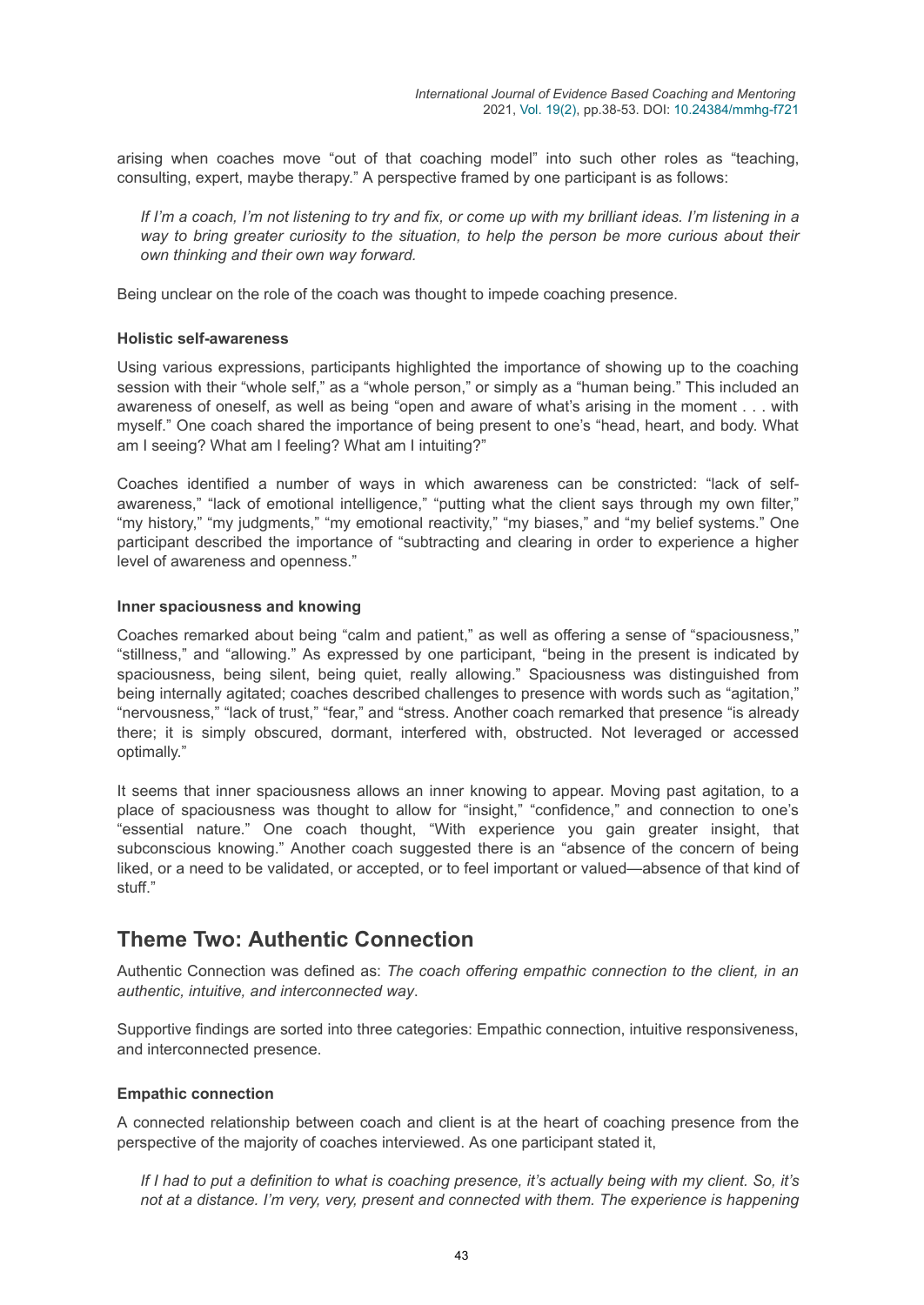*for both of us in this present time*.

Words such as the following helped frame this theme: "heartfelt connection," "energy of connection," "be with someone," "assume relationship," "empathy," "authentic connection," and "present to the interaction." These relational characteristics seem to indicate an empathic connection between coach and client, both in the moment and over time.

Disconnection between coach and client relates to inauthenticity in the coaching relationship as suggested by the following remark:

*I'm very aware if there's a disconnect between me and my client. That authenticity, noticing what is happening in the moment, not just the words the client is saying, but what is actually the quality of the connection, is actually critical to presence*.

This kind of empathic connection seems to support clients' change. As one coach said, "there's a level of connection where they [coaching clients] just shift, even though nothing was said about the particular shift; they just shift." In describing a client experience, a participant noted that, "Something internal shifted: moving from this image that he wanted to create, to his own sense of self." Evidence from interview data illustrates that empathic connection both enhances the quality of the coaching relationship and helps foster transformation for the client.

#### **Intuitive responsiveness**

During coaching, an intuitive sense may naturally arise within the coach. One coach remarked, "A lot of intuition comes through. I just sit there." Another coach felt a sense of flow: "The questions flow when I'm present because it's just a natural outgrowth of how we're being with each other." Accessing intuition seems connected to "trusting in the process." According to one participant, "intuition shows itself. It comes through me and says what it says." By contrast, reactivity was thought to "shut down intuition."

The state of intuitive knowing can represent a vulnerable moment for the coach. As framed by one coach, "presence is taking risks...because, it's like oh my God, am I really saying that!" While risky at times, the intuitive offerings of the coach seem to allow insights to emerge.

#### **Interconnected presence**

The experience of interconnected "oneness" in the collective space of the coaching relationship illustrates what some coaches consider to be the deeper levels of coaching presence. As one coach suggested, it is "real presence where a sort of non-duality happens." Other coaches used such descriptors as: "connected to oneness," "presence is being one," and "it's a spiritual connection." Coaches remarked that lacking awareness of interconnection can lead to a sense of separateness. As one coach said: "When one lives from the illusion of separateness, one sees the coach and client as two objects interacting." Some coaches categorised coaching that overlooks a sense of deeper connection as "transactional coaching" which ignores relational matters. Another coach described a "low-level energetic connection" resulting from focusing on the topic as abstracted from the person.

Interconnection in the here and now was described by some coaches to be a collective experience of a shared present. Whether broadly or narrowly focused, the majority of coaches suggested that coaching presence involves, as much as possible, being fully in the present moment in the collective space with the client.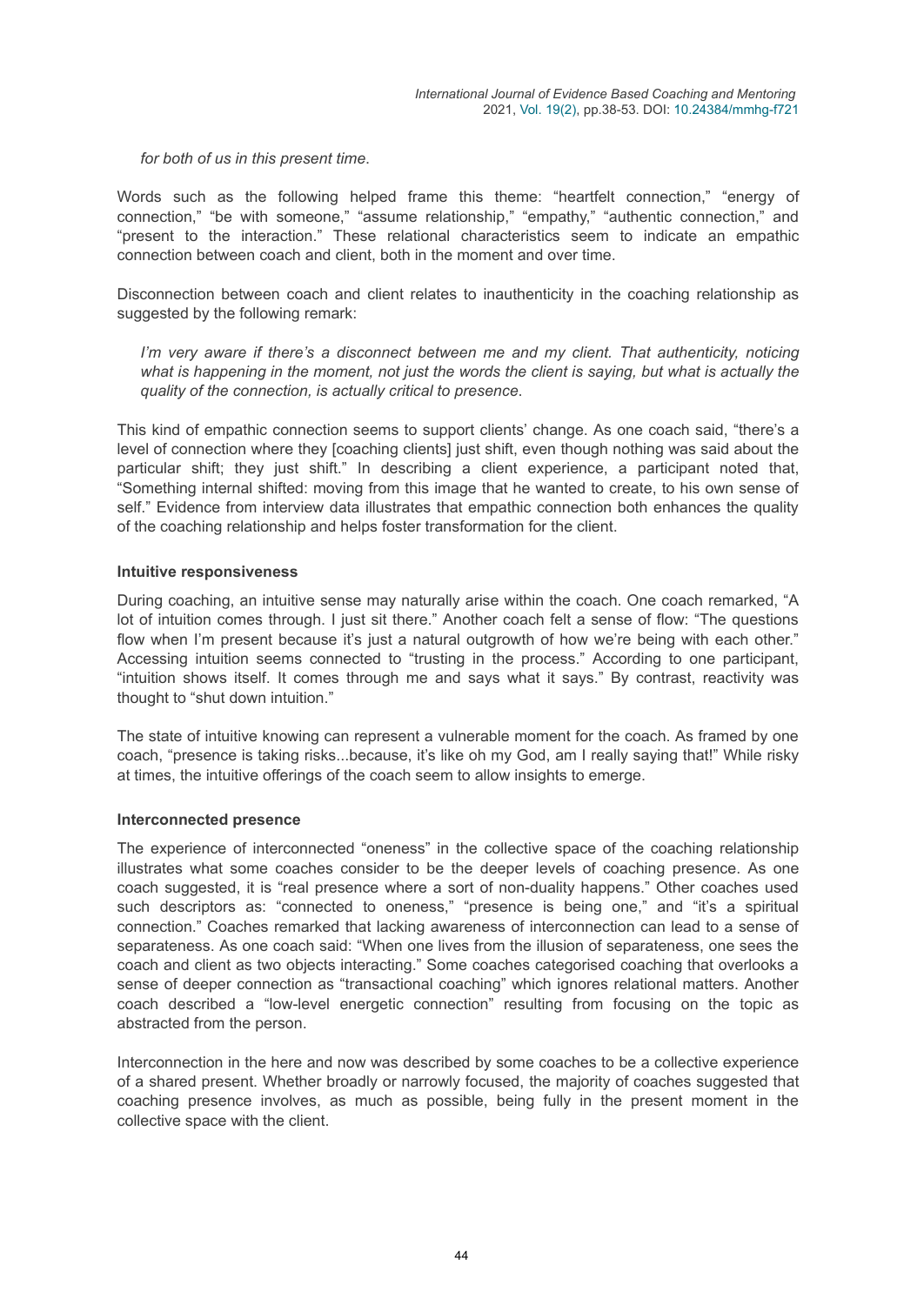## **Theme Three: Deep Attunement**

Many coaches in the study believed that by being deeply attuned to the client, the coach can offer a consciously tailored experience. Supportive findings are sorted into two categories: focused and open attentiveness, and conscious and deep communication.

#### **Focused and open attentiveness**

Attentiveness is considered essential by many coaches interviewed. Coaches used these expressions to capture the theme: "put my attention on them," "keeping it focused on them," or being "with" the client. One coach said it was about,

*dropping everything, literally dropping everything, and just being so focused. Dropping into a bubble, I'm not going to let anything distract me here. This person is the most important person in my life right now*.

Another coach thought of it as "an attentional muscle." Other coaches highlighted the importance of the client being the center of the coaches' awareness, as well as the importance of having a thoughtful and heart connection.

In contrast, coaches shared signs of a weak attention span: "attentional muscle is weak or thin," "thin layer of attention," "scattered," "parroting back what the clients says," "distracted," and "not fully listening to the client." According to one coach, surface level listening is when attention is "on yourself, on your own ideas, your thoughts, and your judgments. ... That's clearly not coaching presence."

Another component considered essential by many coaches is an open or spacious presence. Coaches described open attentiveness in a variety of ways: "spaciousness in every aspect of me," "empty," "absence of everything," "momentarily tabula rasa," "open space," "opening to feel in receipt [of] whatever comes," or "working from an open mind, open heart, and open will."

A common element in these descriptions is that the coach provides an open and spacious container during the coaching session, while at the same time, listening to the "whole being" of the client. One coach shared an experience of being both empty and full: "Empty means no agenda, no prejudice, no judgment. But there will be quite a lot of understanding of the client through a variety of lenses."

#### **Conscious and deep communication**

Many coaches shared the importance of communicating with their clients in ways that are "conscious," "aware," or "thoughtful." An essential component was seen as an awareness of the relational space between coach and client, or as one coach expressed it, "a conscious awareness of the space that we're in together."

The data revealed that communicating with a lack of coaching presence is mechanical, lacking spontaneity and deeper connection. In mechanical communication, coaching stays more at the surface level and, as one coach put it, "the relationship becomes more transactional." Coaches functioning at a mechanical level were reported to "operate in a linear fashion," use an "analytical kind of question," and do "more personal interviewing than coaching." As one coach emphasised, "It's really about the relationship and everything that evolves courtesy of the coaching relationship. If it is honored and supported, it becomes richer, dynamic, and ultimately more productive."

Conscious communication was underscored by one coach who said, "How I approach my client is done thoughtfully." Another coach reflected,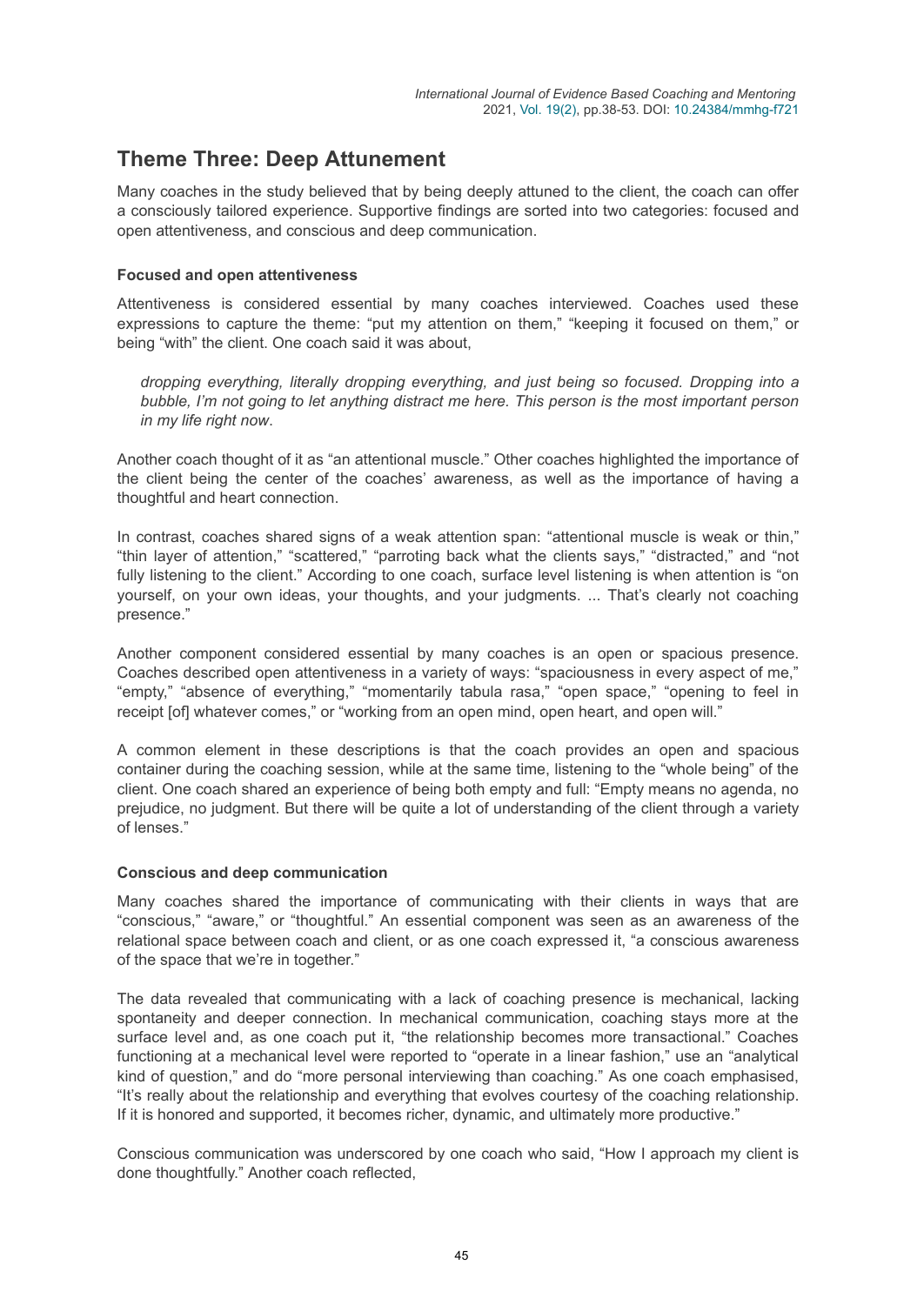*Am I aware, conscious, of my impact on my client? Based on my background, my cultural history, my beliefs about how I am to coach, they all influence my presence, and how I can be purely present to whom[ever] that person is that I'm coaching*.

In deeper level communication, one participant believed that the coach has "awareness of the key elements of effective coaching communication, such as: style of communication, depth of communication, using open-ended questions, tonality, sincerity, as well as trust." According to many of the interviewees, conscious communication relies on the fundamentals of interpersonal relationships to create awareness and deep learning for the client.

## **Theme Four: Embodied Engagement**

Presence needs to be embodied according to a number of the coaches interviewed. In addition, some coaches described the value of fully engaging in the moment of coaching. Supportive findings are sorted into two categories: Somatic presence and engaged in the here-and-now.

#### **Somatic presence**

Coaches describe somatic presence with such different terms as "non-verbal awareness," "in my body," "posture," "hold myself and my body," "well positioned," and, of course, "somatic presence." One coach described this experience as follows: "all of the tentacles are open, and all the open receptors are firing, everything is going at once." Another identified her experience of somatic presence in this way:

*I'm quite relaxed and yet I have a very contained and upright posture so that my chest is open. My breath is not collapsed in my posture… It feels very ordinary, but there's a solid, not moving, heart wide open, eyes not boring through you, but filled with a sort of empathic 'tell me what you want to say, speak to me' kind of look*.

A diminished sense of somatic presence was seen as "no eye contact … a lot of movement, whether it's a lot of fidgeting or with things on the table." One coach identified problematic somatic indicators as a coach's face looking "all tied up in a knot, and they look worried about their client."

#### **Engaged in the here and now**

Referencing the theme of being fully in the here and now, coaches used such descriptors as "being in that present state," "being in a coaching presence," "being fully present," "being there," or "showing up." One manner in which coaches disengage during a coaching session is by being overly "at a distance" or "withdrawing." One coach commented that "coaches who multi-task during a coaching session cannot effectively listen, nor truly understand what the client is expressing." Another said that "coaching presence is really being present in the moment to what is there, and what is arising." One other participant remarked: "Presence is about the here and now, and everything that goes with that."

A coach can disengage from the relationship by various sorts of distractions. A participant described her distractibility as a new coach as follow: "So shiny, new, wow! Let's go there, who's that, I need to know." Other coaches reported that an overly future-oriented approach disengages the coach from the here and now with their client. Awareness of not being present arose for one participant in the following manner: "It may suddenly occur to me, because I have missed something that my client has said." A participant using the phrase, "fickleness of presence," referenced the idea that presence calls for ongoing engagement from moment to moment.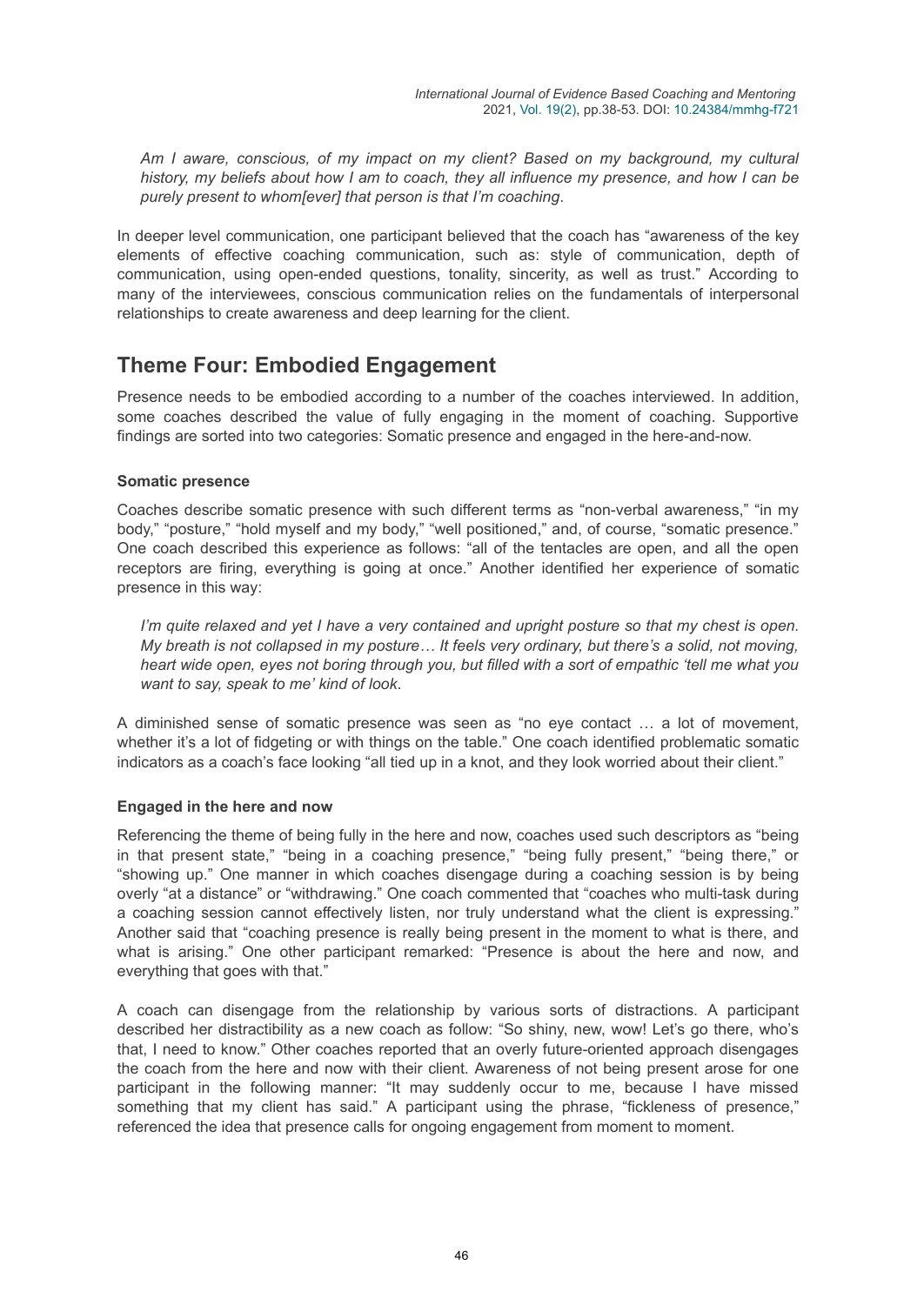## **Theme Five: Holding Outcomes**

The capacity to hold the outcomes of the coaching session is recognised by many coaches as foundational to coaching. Supportive findings are sorted into three categories: emergent outcomes, intentional and adaptable space, and holding outcomes.

#### **Emergent Outcomes**

Non-attachment to coaching outcomes was highlighted by a few coaches as an important part of coaching presence. As one coach noted that being "less attached to the results of the coaching" was rooted in her Buddhist practices. Another coach referenced an "absence of the egoic need that it feels like it has to control the outcome." Being non-attached is a form of letting go of control of the outcome.

Some coaches identified attachment as a fixation on outcomes or feeling overly responsible for solving a client's problem. A participant identified this as the coach's need "to come up with a solution." Another coach thought that coaches who approach coaching as a transaction focus on "strategy and tactics: What is the action? How do I solve the problem?" When fixated on outcomes, coaches try "too hard to get somewhere," rather than paying attention to the client, said another coach. Fixating on outcomes can often result in an overly "anticipating," "advice" giving, and "problem-solving" coaching approach. Describing a non-attachment to outcomes, a participant said, "I'm not as much focused on or attached to a particular outcome or a process. I'm really open and willing to welcome what emerges from the conversation."

#### **Intentional and adaptable approach**

Coaches variously identified intentionality in their coaching by "finding a promising path," "getting to the outcomes that you have both agreed upon," or "finding out what is their agenda . .. and holding that agenda." Intentions to be in service of the client and to advance clients' agendas were evident in many interviews. One coach described himself as "purposeful in my intent to be fully in service, in awareness, and appreciation of the other person, and what they're saying in front of me." Similarly, another coach believed that coaches should have "just one focus in mind: the best for your client."

Imposing the coach's agenda was seen as problematic. Coaches described this as "putting your own agenda into the client," "being directive," "push[ing] it," and "a wish to teach the client." Describing a directive coach, one participant saw it this way: "It's my own agenda; it's not respecting the client, it's judging them. It's imposing my rhythm. It's like telling, directing. It's not a dance." Other indicators of a directive approach were thought to be over-sharing by the coach, leading the client, closed-ended questions, and having an "unconscious presence" whereby the coach believes that "my expertise, my knowledge is what the client needs."

One participant referenced the "absolute uniqueness of each human being," whereby each client is appreciated as having different needs, styles, topics, and ways of being. As such, the "flexibility" and "adaptability" of the coach are essential in order to meet "the needs of the client." Another coach noticed how she might make a plan and " be able to set it aside with your eyes wide-open." The ability "to adapt and adjust to what the clients' needs are," as one coach described it, reflects a flexible and uniquely tailored approach.

#### **Holding space**

The idea of a "holding space" (Slochower, 2013; Winnicott, 1958) has been described in the psychological literature. In these interviews, coaches referenced a sense of responsibility for creating a holding space or "container" in their work. Coaches identified a number of key elements of this concept in remarks about "providing structure" and "resources," offering a "process" and a "system," understanding coaching "methodology," as well as holding "spaciousness" during a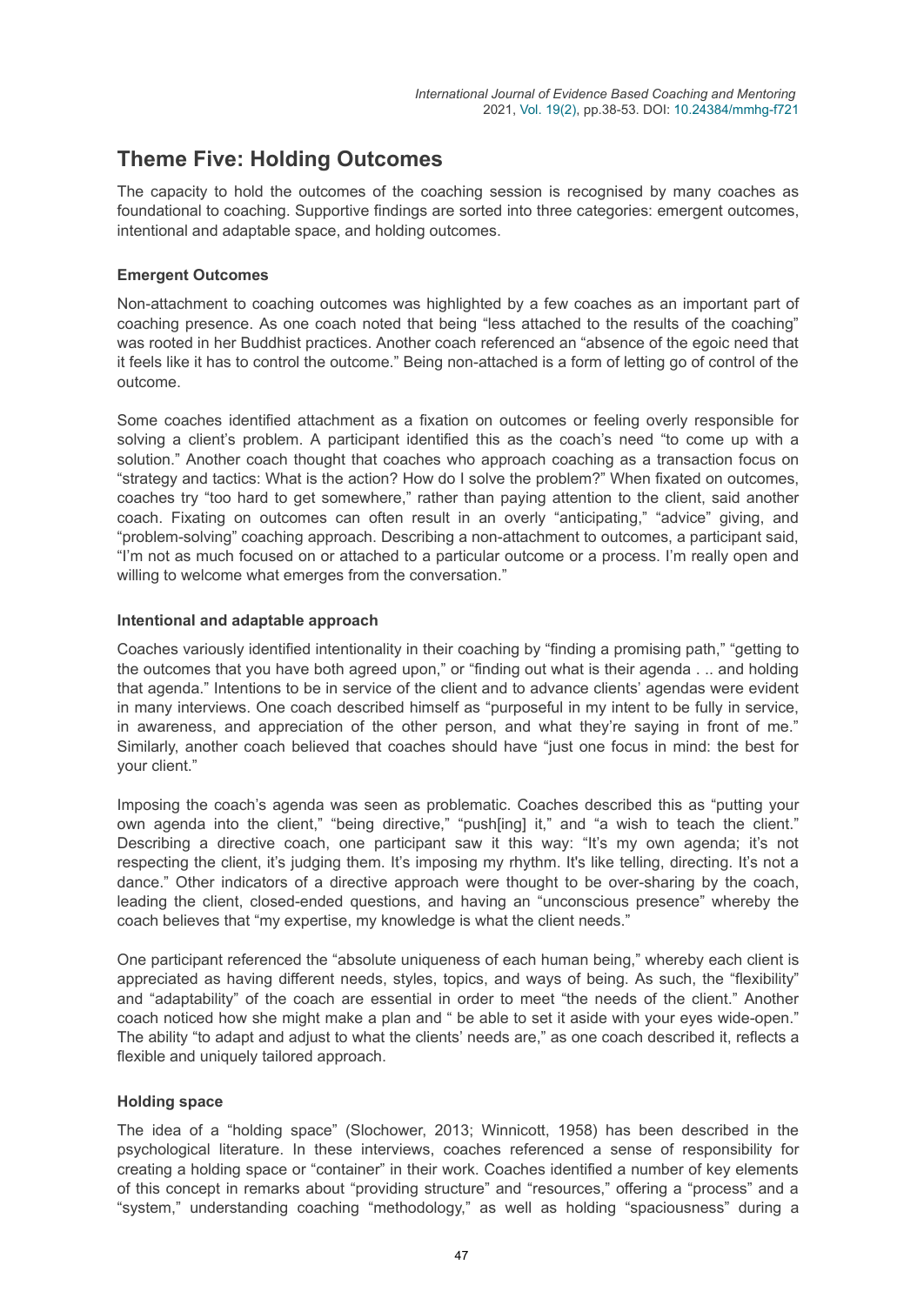coaching session. Coaches reflected the container quality of coaching in their mentioning of specific processes, systems, and different coaching methodologies.

However, coaches also reported that rigid adherence to coaching structures can inhibit coaching presence. This was evident in one participant's argument against "a one-size-fits-all approach." It seemed to one participant that holding a rigid container prevents the coach from being able to adapt to "shifts in the energetic field" during the coaching session.

Conversely, when coaching lacks structure, that sense of a holding space may disappear. This was reflected in one coach's description of her rising anxiety when "the structure has gone awry." A lack of awareness of the coaching structure, or difficulty in holding the structure of the coaching session can lead to difficulty in trusting the process of coaching. A common element in how coaches described holding space was in finding a way to balance structure and flow in sessions.

### **Theme Six: Structural Alignment**

Some coaches emphasised that the Structural Alignment (theme 6) provided by the coach during the coaching session provides the supportive environment for effective coaching. Relevant findings were sorted into two categories: environmental alignment and mindful in context.

#### **Environmental alignment**

The majority of coaches considered the environment—which includes physical and virtual space essential for alignment in the field of the coaching relationship. Here is how one coach described it: "The client and I are in a field together. It's an energetic field. It shifts as things shift. Part of my work is to be able to hold the field as open as possible." Another coach remarked, "Each environment is a little different….Each one offers different opportunities for listening."

Coaches describing in person sessions highlighted the importance of the physical space, referencing the following: "consistency," "quiet environment," "ambiance," "comfortable," "closed space," and "conducive to fully listening." They shared how the physical space needs to be aligned to support the coaching relationship. Whether in virtual or in-person coaching, participants referenced the need to manage such distractive experiences as "someone coming at the door, phones going off" or when "your children are running in and out of the room, or someone is coming to talk to you."

#### **Mindful in context**

There are multiple contexts for coaching, principally in person, by phone, or on web video. In discussing synchronous video communications, coaches mentioned such advantages as "the opportunity to notice body language and non-verbal expressions." One coach expressed how it is "essential to have straight lines in your camera, to be still, and have no distractions or noises in the background environment of the coach." Another coach expressed how she needed to be vigilant in video calls because "I am very visual. So, I can get overly reliant on the visual. I find it limiting to see someone. I'm not as aware of my body, I'm not as aware of other information that I'm getting."

Coaches who preferred phone communications mentioned the following: "they [phone conversations] can be very intimate," "more attuned to subtle changes in voice," easier to "sense into the phone," "hearing becomes acute," and "more accurate signals." One coach thought that coaching by phone is like "listening on a wave length." Noting her tendency to "cut to the chase quicker" on the phone, a coach reflected about needing to be mindful of her desire to create a deeply personal connection.

Many participating coaches seemed aware, as one participant put it, that each coaching environment is unique and "offers different opportunities for listening," and that, as a result, a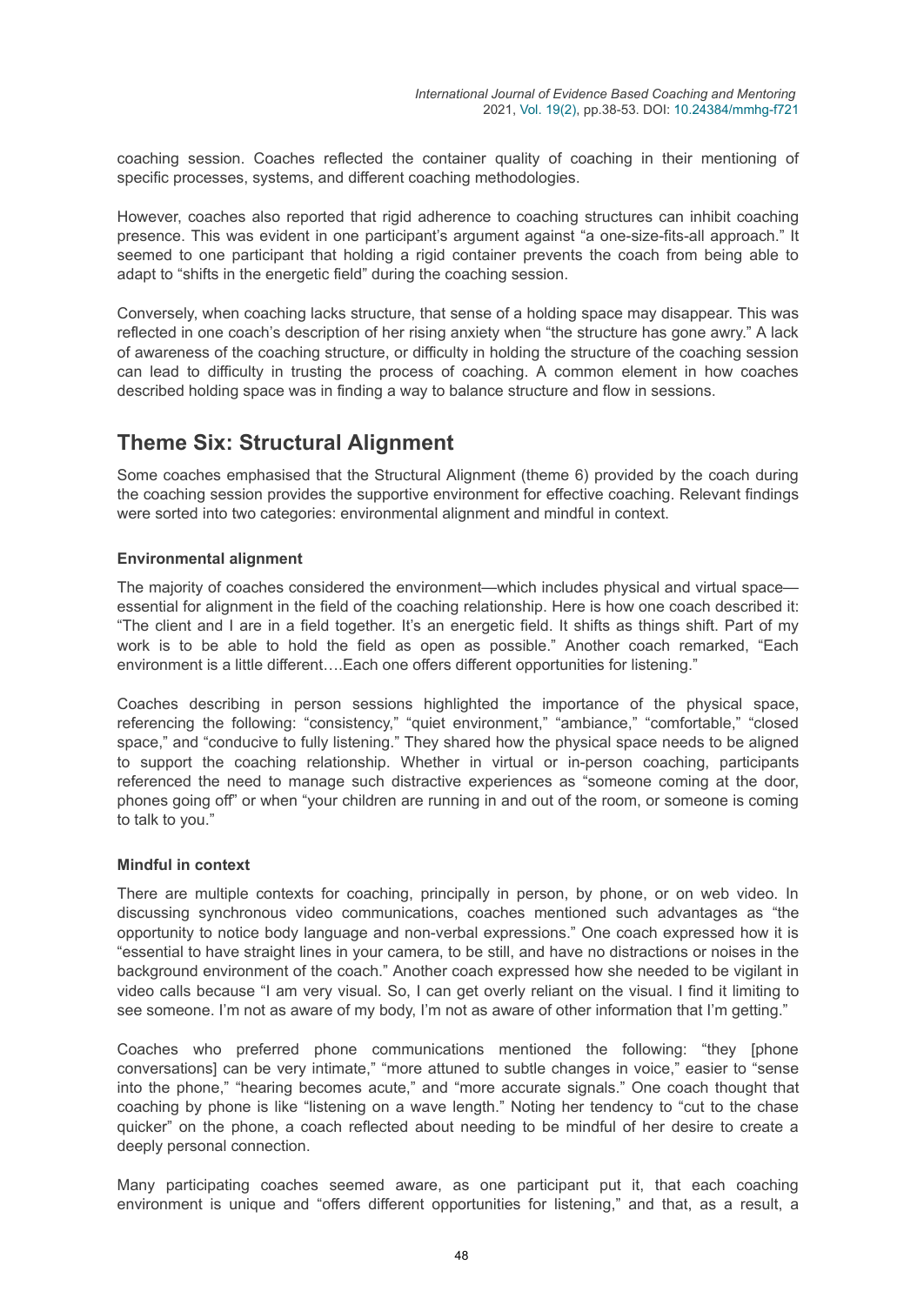different kind of mastery is called for with each communication medium.

# **Discussion**

This research offers a unique exploration of coaching presence based on the coaches' perspectives. In its multi-dimensional examination, it appears to provide intriguing suggestions paralleling Wilber's (2006, 2016) quadrant approach that allow for a more comprehensive understanding of coaching presence.

The six themes that outline an emergent multi-dimensional perspective of coaching presence have been positioned within Wilber's (2006, 2016) quadrants (see Figure 1) according to our sense of their correlation with perspectives afforded by this model. In this respect, we imagine an understanding of coaching presence that is represented in quadrant perspectives, where each is distinct, but not necessarily separate from other quadrants as they might simultaneously arise throughout a coaching session.



|  |  |  |  |  |  | Figure 1. A quadrant perspective of coaching presence based on Wilber's quadrant model |
|--|--|--|--|--|--|----------------------------------------------------------------------------------------|
|--|--|--|--|--|--|----------------------------------------------------------------------------------------|

### **The "I" of Coaching Presence**

The "I" perspective of coaching presence that emerged in this research seems represented in Mindful Awareness (theme one), defined by the coach's mindfulness and self-awareness in the role of coach, while accessing inner spaciousness and knowing. The literature on presence offers some overlapping perspectives with the "I" of coaching presence as reflected in this study.

For instance, it appears to share similarities with the Buddhist mindfulness tradition (Kabat-Zinn, 1994; Thompson, & Rosch, 1993), as well as reflecting Silsbee's (2008, 2010) view of presencebased coaching, which is strongly anchored in the mindfulness tradition. Mindfulness is also identified by Braham (2005) as enhancing the coaches' capacity to be present. Further, selfawareness in the "I" of coaching presence definition seems related to emotional self-awareness (Goleman, 1997), which has been highlighted in the coaching literature as self-focused elements of presence (Cox, 2013) or internal awareness (Noon, 2018). Moreover, self-presence in psychotherapy (e.g., Geller & Greenberg, 2002; Geller et al., 2010; Welwood, 2000) is considered to be an important element of therapeutic presence.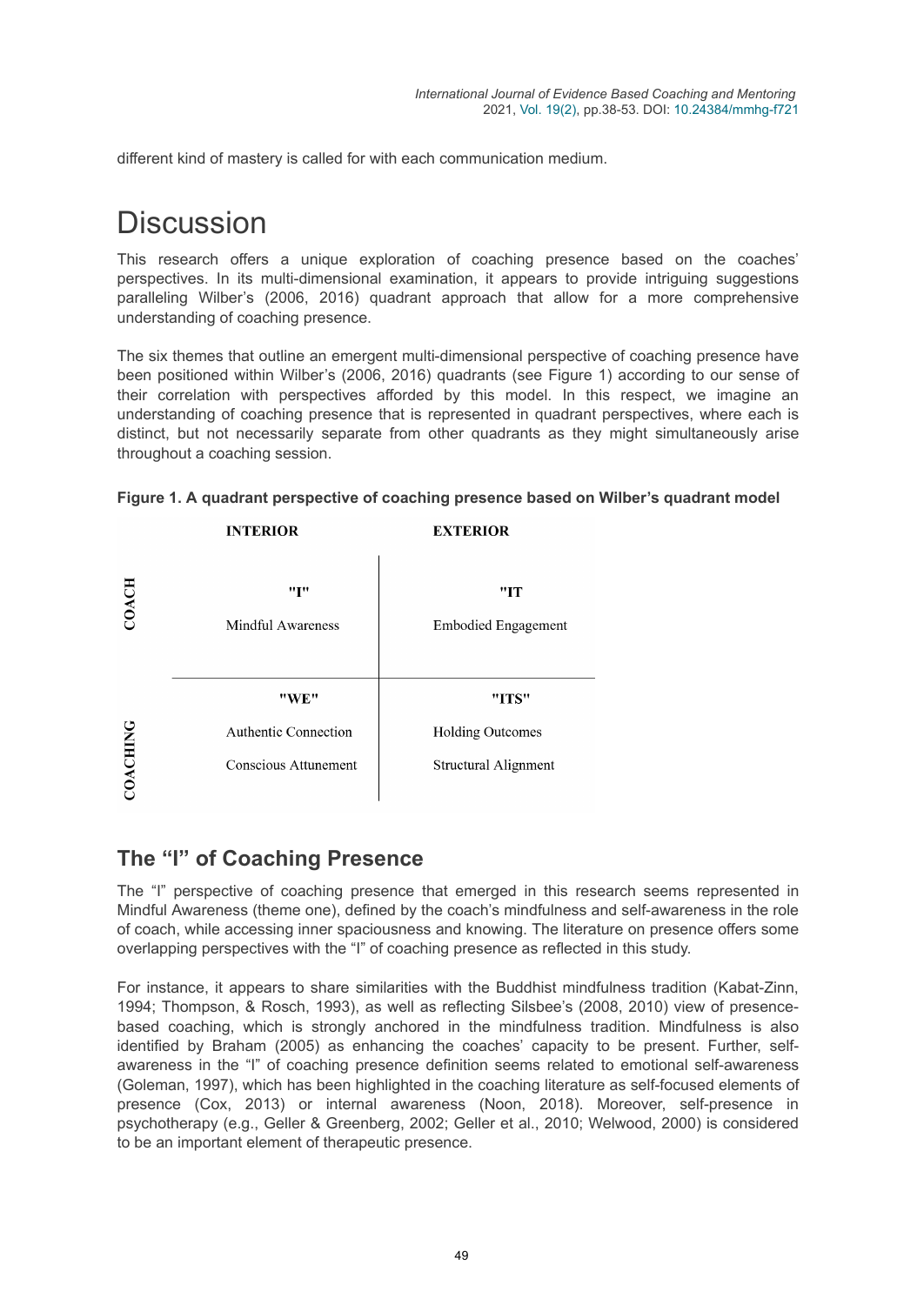## **The "It" of Coaching Presence**

We posit that the theme Embodied Engagement (theme four) relates well to an "IT" perspective of coaching presence. This theme seemed evident when coaches discussed acting with intentionality and fluidity, while being somatically grounded in the here and now. The intentionality and fluidity of the "IT" of coaching presence overlaps with the Zen traditions' emphasis on spontaneous acts in everyday life expressed as a form of awareness in action (Dumoulin, 2005; Schloegl, 1976). In addition, a parallel appears between the "IT" of coaching presence and the notion of wu wei in Taoism, whereby wu wei is considered as a form of spontaneous action combined with deep relaxation (Robinet, 1997; Smith, 1991). As well, Topp's (2006) theoretically driven presence-based coaching program drew from the open and spontaneous representations of wu wei in Taoism. This embodied dimension of the "IT" of coaching presence bears relationship to coaching literature that describes presence as embodied and visible in action (Cox, 2013; Iliffe-Wood, 2014; Strozzi-Heckler, 2014). Noon's (2018) external dimension of coaching awareness also reflects an acuity of attention that more fully inform a coach's actions.

## **The "We" of Coaching Presence**

Authentic Connection (theme two) and Conscious Attunement (theme three) are relationallyoriented dimensions of presence that suggest a "WE" perspective of coaching presence. This theme was described as the coach offering deep connection to the client in an authentic, intuitive, and interconnected way, while Conscious Attunement was framed as the coach attentively attuning to the client and communicating consciously.

Attunement in the "WE" of coaching presence speaks to notions of receptivity and attending in the therapeutic presence literature (Geller & Greenberg, 2002, 2012). The coaching presence literature also highlights the essentiality of connection in the coaching relationship (Cox, 2013; Flaherty, 2010; Iliffe-Wood, 2014; Silsbee, 2008). In particular, Noon (2018) speaks of the relational dimension of coaching presence as a mutuality of experience while centered in the self. Moreover, there also seems to be a connection between the intuitive and attuned nature of the "WE" of presence and the 'presencing' notion of speaking from "what is moving through" in Scharmer's (2016) writings.

## **The "Its" of Coaching Presence**

Holding Outcomes (theme 5) and Structural Alignment (theme 6) seem related to an "ITS" perspective of coaching presence. Holding Outcomes describes the coach as holding a robust container during the coaching session, while allowing for emergent outcomes, while Structural Alignment is seen when the coach is providing alignment in the field of the coaching session, while skillfully navigating the coaching environment.

Relating our perspective to themes appearing in the presence literature, the notion of a holding space bears similarity to the notion of sunyata (which literally means "emptiness") from Buddhist Madhyamkika philosophy. The viewpoint of Sunyata is that all things (dharmas) are empty of their inherent existence, and therefore all things are interconnected (Varela et al., 1993; Williams, 1989). The sense is one of the coach holding all the interconnected parts of the coaching session. Recently, Scharmer and colleagues (Scharmer et al., 2021) articulated a concept of social fields, which seems highly related to the ITS quadrant. In their view, social fields "give rise to patterns of thinking, conversing, and organising, which in turn produce practical results" (p 632). According to Silsbee (2008), an essential component of presence is for the coach to see themselves as connected to one's "environment and circustances" (p. 20). As well, the notion of structural alignment during the coaching session seems to be represented in the literature on coaching presence where, for instance, Cox (2013) highlights presence as a dynamic interaction between coach, client, and environment within the larger field. Social presence theory (Biocca et al., 2003;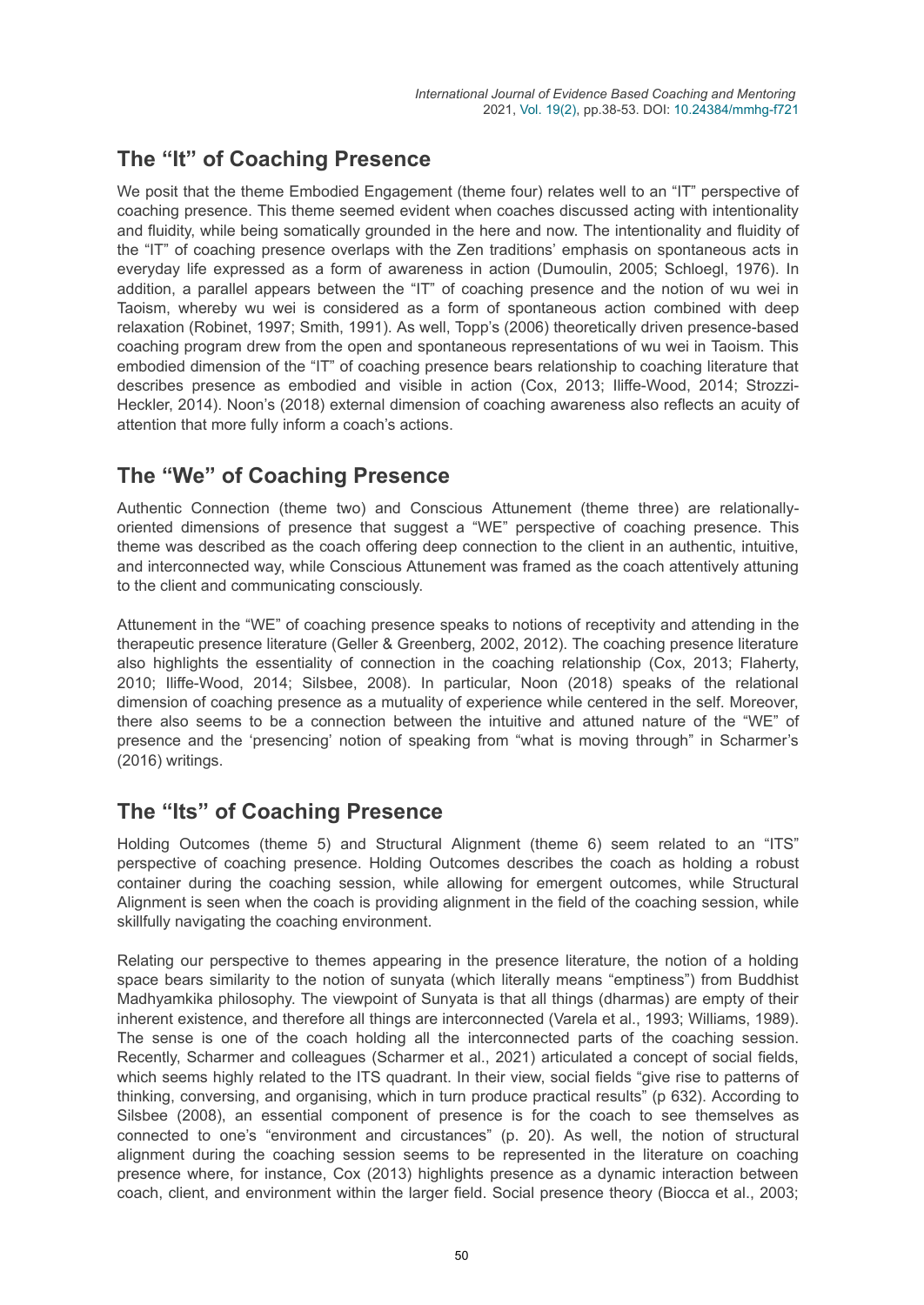Hayashi, 2021; Short et al., 1976) and mediated communication within coaching (Drake, 2015) also reference technological alignment during coaching.

## Conclusion

This research arising from professional coaches' perspectives suggests a framework for further investigation of the complex nature of coaching presence. Though conforming in many respects to a grounded theory approach (Charmaz, 2014), our reliance on Wilber's (2006, 2016) quadrants as a sensitising concept constitutes a significant theoretical bias in this research (Thornberg, 2012). More research is needed to support and extend insights arising in this investigation. In similar explorations, Geller and colleagues (Geller, 2001; Geller et al., 2010) expanded their understanding of therapeutic presence by developing quantitative measures of therapeutic presence. From a completely different angle, we would be curious as well to understand what similar research would tell us about clients' perspectives about coaching presence (Noon, 2018; Topp, 2006).

In drawing to a close, it seems important to note that in the ICF's (2021) revision of its core coaching competencies, coaching presence remains central. Its definition of presence, especially in the detailing of elements, can be seen to reflect a multi-dimensional perspective. Hopefully this study can provide guidance for the field in building a more robust and comprehensive framing of what it means to be fully present as a coach.

## References

- Bachkirova, T., Cox, E., Clutterbuck, D., & Bachkirova, T. (2018). Introduction. In E. Cox & D. Clutterbuck (Eds.), *The complete handbook of coaching* (3rd ed., pp. xxix–xlviii). London: SAGE Publications.
- Biocca, F., Harms, C., & Burgoon, J. K. (2003). Toward a more robust theory and measure of social presence: Review and suggested criteria. *Presence: Teleoperators & Virtual Environments*, 12(5), 456–480. DOI: [10.1162/105474603322761270](https://doi.org/10.1162/105474603322761270).
- Blumer, H. (1954). What is wrong with social theory? *American Sociological Review*, 18, 3–10. DOI: [10.2307/2088165](https://doi.org/10.2307/2088165).
- Braham, B. (2005). *Executive coaching and the worldview of Vipassana meditators: A heuristic inquiry* [Doctoral dissertation]. Union Institute & University.
- Buber, M. (2004). *I and thou* (G. S. Ronald, Trans.; 2nd ed.). New York: Charles Scribner.
- Burke, W. (1982). *Organization development: Principles and practices*. Boston: Little Brown & Co.
- Charmaz, K. (2014). *Constructing grounded theory* (2nd ed.). London: SAGE Publications.
- Collard, P., & Walsh, J. (2008). Sensory awareness mindfulness training in coaching: Accepting life's challenges. *Journal of Rational-Emotive & Cognitive-Behavior Therapy*, 26(1), 30–37. DOI: [10.1007/s10942-007-0071-4](https://doi.org/10.1007/s10942-007-0071-4).
- Colosimo, K., & Pos, A. (2015). A rational model of expressed therapeutic presence. *Journal of Psychotherapy Integration*, 25(2), 100-114. DOI: [10.1037/a0038879](https://doi.org/10.1037/a0038879).
- Cox, E. (2013). *Coaching understood: A pragmatic inquiry into the coaching process*. London: SAGE Publications.
- Creswell, J. W., & Poth, C. N. (2016). *Qualitative Inquiry and Research Design: Choosing Among Five Approaches* (4th edition). London: SAGE Publications.
- Csikszentmihalyi, M. (2008). *Flow: The psychology of optimal experience*. New York: Harper Perennial Classics.
- Divine, L. (2009). Looking at and looking as the client: The quadrants as a type structure lens. *Journal of Integral Theory and Practice*, 4(1), 21–40.
- Drake, L. M., II. (2015). *Two kinds of presence: A comparative analysis of face-to face and technology-based mediated communication methods and the executive coaching experience* [Doctoral dissertation]. Fielding Graduate University.
- Dumoulin, H. (2005). *Zen Buddhism: A history India and China* (J. W. Heisig & P. Knitter, Trans.). New York: Macmillan Publishing.
- Erskine, R. G. (2015). *Relational patterns, therapeutic presence: Concepts and practice of integrative psychotherapy*. London: Karnac Books.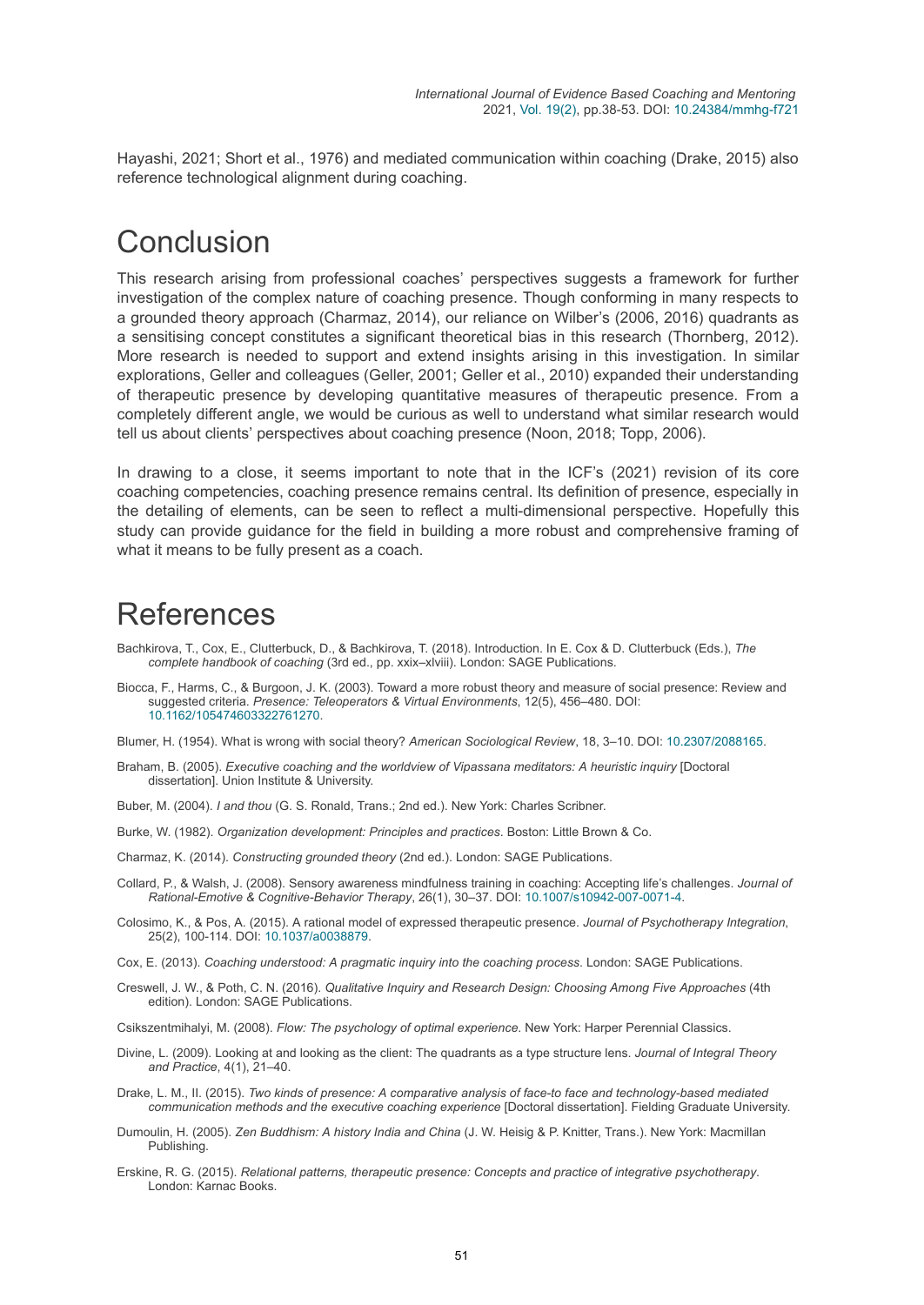- Esbjörn-Hargens, S. (2010). An overview of integral theory. In S. Esbjörn-Hargens (Ed.), *Integral theory in action* (pp. 33– 61). New York: SUNY Press.
- Esbjörn-Hargens, S. (2012). *An overview of integral theory: An all-inclusive framework for the 21st century*. MetaIntegral Foundation, Resource Paper, 1, 1–20.

Flaherty, J. (2010). *Coaching: Evoking excellence in others* (3rd ed.). Amsterdam: Elsevier Butterworth-Heinemann.

- Geller, S. M. (2001). *Therapeutic presence: The development of a model and a measure*. [Doctoral dissertation].York **University**
- Geller, S. M. (2013). Therapeutic presence: An essential way of being. In M. Cooper, P. F. Schmid, M. O'Hara, & A. C. Bohart (Eds.), *The handbook of person-centered psychotherapy and counselling* (2nd ed., pp. 209–222). London: Palgrave.
- Geller, S. M., & Greenberg, L. S. (2002). Therapeutic presence: Therapists' experience of presence in the psychotherapy encounter. *Person-Centered & Experiential Psychotherapies*, 1, 71–86. DOI: [10.1080/14779757.2002.9688279.](https://doi.org/10.1080/14779757.2002.9688279)
- Geller, S. M., & Greenberg, L. S. (2012). *Therapeutic presence: A mindful approach to effective therapy*. Washington, DC: APA.
- Geller, S. M., Greenberg, L. S., & Watson, J. C. (2010). Therapist and client perceptions of therapeutic presence: The development of a measure. *Psychotherapy Research*, 20, 599–610. DOI: [10.1080/10503307.2010.495957.](https://doi.org/10.1080/10503307.2010.495957)

Glaser, B. (1978). *Theoretical sensitivity: Advances in the methodology of grounded theory*. Mill Valley, CA: Sociology Press.

Glaser, B. G., & Strauss, A. L. (1967). *The discovery of grounded theory*. Chicago: Aldine.

Hayashi, A. (2021). *Social presencing theater: The art of making a true move*. Cambridge, MA: Presencing Institute.

Heidegger, M. (1962). *Being and Time* (J. Macquarrier & E. Robinson, Eds.; Trans.). New York: Harper & Row.

- Hycner, R. (1993). *Between Person and Person: Toward a dialogical psychotherapy*. New York: Gestalt Journal Press.
- ICF. (2021, May 10). *Core competencies*[. International Coach Federation. Available at: https://coachfederation.org/core](https://coachfederation.org/core-competencies)competencies.
- Iliffe-Wood, M. (2014). *Coaching presence: Building consciousness and awareness in coaching interventions*. Philadelphia: Kogan Page Limited.

Kabat-Zinn, J. (2018). *Falling awake: How to practice mindfulness in everyday life*. New York: Hachette Books.

Kennedy, D. L. (2013). *The impact of development on coaches' use of self as instrument* [Doctoral dissertation]. Fielding Graduate University.

Kohanski, A. S. (1975). *An analytic interpretation of Martin Buber's I and Thou*. New York: Barron's Educational Series.

- Linger, R. A. (2016). *A qualitative study of a mindfulness-based coaching intervention for perception shifts and emotional regulation around workplace stressors and quality of worklife*. [Doctoral dissertation]. Saybrook University.
- McBride, B. W. (2014). *Coaching, clients, and competencies: How coaches experience the flow state* [(Doctoral dissertation,]. Fielding Graduate University.

Merriam, S. (1998). *Case study research in education: A qualitative approach*. London: SAGE Publications.

- Noon, R. (2018). Presence in executive coaching conversations the c2 model. *International Journal of Evidence Based Coaching and Mentoring*, S12, 4–20. DOI: [10.24384/000533.](https://doi.org/10.24384/000533)
- Palinkas, L. A., Horwitz, S. M., Green, C. A., Wisdom, J. P., Duan, N., & Hoagwood, K. (2013). Purposeful sampling for qualitative data collection and analysis in mixed method implementation research. *Administration & Policy in Mental Health Services Research*, 42(5), 533–544. DOI: [10.1007/s10488-013-0528-y](https://doi.org/10.1007/s10488-013-0528-y).
- Rupšienė, L. & Pranskuniene, R. (2010). The variety of grounded theory: Different versions of the same method or different methods? *Methodological Issues of Social Research*. 10(4), 7-19.

Robinet, I. (1997). *Taoism: Growth of a religion*. Stanford, CA: Stanford University Press.

- Rogers, C. R. (1951). *Client-centered therapy: Its current practice, implications and theory*. Boston: Houghton Mifflin.
- Scharmer, O., Pomeroy, E., & Kaufer, K. (2021). Awareness-based action research: Making systems sense and see themselves (pp. 623-638). In D. Burns, J. Howard, & S. Ospina (Eds.), *The SAGE Handbook of Participatory Research*.

Scharmer, Otto. (2016). *Theory U: Leading from the future as it emerges* (2nd ed.).San Francisco, CA: Berrett-Kohler.

- Schloegl, I. (1976). *The wisdom of the Zen masters*. New York: New Directions Books.
- Schneider, K. (2015).Presence: The core contextual factor of effective psychotherapy. *Existential Analysis*, 26(2), 304-312.
- Senge, P., Scharmer, O., Jaworski, J., & Flowers, B. S. (2004). *Presence: Human purpose and the field of the future*. New York: Doubleday.